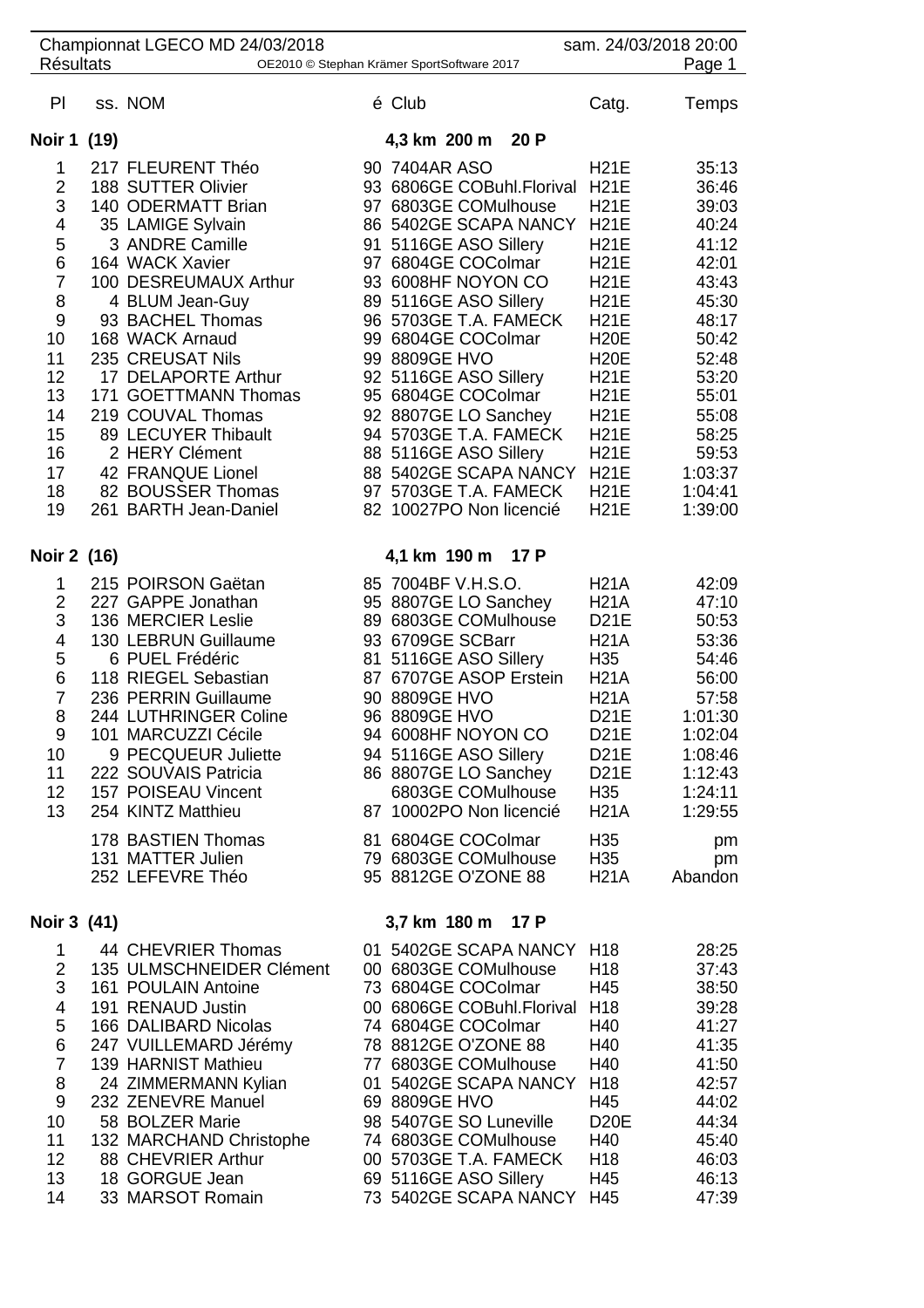| <b>Résultats</b>                                                                                                                 |  | Championnat LGECO MD 24/03/2018                                                                                                                                                                                                                                                                                                                                                                                                                                                                                    | OE2010 © Stephan Krämer SportSoftware 2017                                                                                                                                                                                                                                                                                                                                                                                                                                                                                                | sam. 24/03/2018 20:00                                                                                                                                                                                             | Page 2                                                                                                                                                                                                     |
|----------------------------------------------------------------------------------------------------------------------------------|--|--------------------------------------------------------------------------------------------------------------------------------------------------------------------------------------------------------------------------------------------------------------------------------------------------------------------------------------------------------------------------------------------------------------------------------------------------------------------------------------------------------------------|-------------------------------------------------------------------------------------------------------------------------------------------------------------------------------------------------------------------------------------------------------------------------------------------------------------------------------------------------------------------------------------------------------------------------------------------------------------------------------------------------------------------------------------------|-------------------------------------------------------------------------------------------------------------------------------------------------------------------------------------------------------------------|------------------------------------------------------------------------------------------------------------------------------------------------------------------------------------------------------------|
| PI                                                                                                                               |  | ss. NOM                                                                                                                                                                                                                                                                                                                                                                                                                                                                                                            | é Club                                                                                                                                                                                                                                                                                                                                                                                                                                                                                                                                    | Catg.                                                                                                                                                                                                             | Temps                                                                                                                                                                                                      |
| <b>Noir 3 (41)</b>                                                                                                               |  |                                                                                                                                                                                                                                                                                                                                                                                                                                                                                                                    | 3,7 km 180 m 17 P                                                                                                                                                                                                                                                                                                                                                                                                                                                                                                                         | (suite)                                                                                                                                                                                                           |                                                                                                                                                                                                            |
| 15<br>16<br>17<br>18<br>19<br>20<br>21<br>22<br>23<br>24<br>25<br>26<br>27<br>28<br>28<br>30<br>31<br>32<br>33<br>34<br>35<br>36 |  | 94 VANEL Elise<br>67 DEVILLE Bruno<br>242 GEROMEY J-Pierre<br>34 PECHSTEIN Ulrich<br>159 MOLL David<br>198 RENAUD Bernard<br>133 KOEBERLE Thibault<br>218 BARTHELEMY Christophe<br>141 ODERMATT Alex<br>259 König Stefan<br>97 FROELICHER Vincent<br>10 SCHNEIDER Christophe<br>74 PINEAU Laurent<br>99 BOUSSER Philippe<br>21 MARTIN Pascal<br>192 NICOLE DESMAU Vital<br>25 ZIMMERMANN David<br>142 ODERMATT Thierry<br>20 KOLB Térence<br>103 HENRY Stephane<br>107 HOUDAYER Philippe<br>220 BARTHELEMY Flavien | 99 5703GE T.A. FAMECK<br>74 5702GE CSAG METZ<br>72 8809GE HVO<br>78 5402GE SCAPA NANCY<br>71 6804GE COColmar<br>73 6806GE COBuhl.Florival<br>87 6803GE COMulhouse<br>74 8807GE LO Sanchey<br>66 6803GE COMulhouse<br>63 10025PO OLG Ortenau<br>71 5703GE T.A. FAMECK<br>71 5116GE ASO Sillery<br>72 5702GE CSAG METZ<br>69 5703GE T.A. FAMECK<br>69 5402GE SCAPA NANCY<br>01 6806GE COBuhl.Florival<br>74 5402GE SCAPA NANCY<br>00 6803GE COMulhouse<br>01 5116GE ASO Sillery<br>71 6701GE COSE<br>70 6701GE COSE<br>01 8807GE LO Sanchey | <b>D20E</b><br>H40<br>H45<br>H40<br>H45<br>H45<br>Noir 3<br>H40<br>H45<br>H45<br>H45<br>H45<br>H45<br>H45<br>H45<br>H <sub>18</sub><br>H40<br>H <sub>18</sub><br>H <sub>18</sub><br>H45<br>H45<br>H <sub>18</sub> | 47:51<br>48:26<br>49:05<br>49:44<br>49:52<br>49:56<br>50:02<br>50:15<br>51:18<br>51:38<br>52:17<br>54:10<br>55:32<br>57:18<br>57:18<br>57:26<br>58:06<br>59:31<br>1:11:39<br>1:17:45<br>1:18:57<br>1:41:39 |
|                                                                                                                                  |  | 40 VERDENAL Benoit<br>245 POIROT Paul<br>206 BOEHRINGER Arthur<br>258 DUNKEL Alexander<br>117 BRYAN James                                                                                                                                                                                                                                                                                                                                                                                                          | 69 5402GE SCAPA NANCY<br>01 8809GE HVO<br>00 6806GE COBuhl.Florival<br>75 10024PO Non licencié<br>72 6707GE ASOP Erstein                                                                                                                                                                                                                                                                                                                                                                                                                  | H45<br>H <sub>18</sub><br>H <sub>18</sub><br>H40<br>H45                                                                                                                                                           | pm<br>pm<br>Abandon<br>Abandon<br>abs                                                                                                                                                                      |
| <b>Violet 1 (12)</b>                                                                                                             |  |                                                                                                                                                                                                                                                                                                                                                                                                                                                                                                                    | 3,7 km 160 m<br>14 P                                                                                                                                                                                                                                                                                                                                                                                                                                                                                                                      |                                                                                                                                                                                                                   |                                                                                                                                                                                                            |
| 1<br>2<br>3<br>4<br>5<br>6<br>$\overline{7}$<br>8<br>$\boldsymbol{9}$<br>10                                                      |  | 202 DOTT Léane<br>246 VUILLEMARD Marie<br>90 MAIRE Manon<br>26 MARSOT Jordane<br>98 JACQUET Lise<br>65 MORLON Emilie<br>148 MARCHAND Audrey<br>96 BOUSSER Elodie<br>59 COLIN Anais<br>177 MALLET Séverine<br>183 SCHAEGIS Muriel                                                                                                                                                                                                                                                                                   | 01 6806GE COBuhl.Florival<br>80 8812GE O'ZONE 88<br>00 5703GE T.A. FAMECK<br>01 5402GE SCAPA NANCY<br>99 5703GE T.A. FAMECK<br>93 5702GE CSAG METZ<br>80 6803GE COMulhouse<br>94 5703GE T.A. FAMECK<br>01 5407GE SO Luneville<br>97 6804GE COColmar<br>82 6804GE COColmar                                                                                                                                                                                                                                                                 | D <sub>18</sub><br>D35<br>D <sub>18</sub><br>D <sub>18</sub><br>D <sub>20</sub> A<br><b>D21A</b><br>D <sub>35</sub><br><b>D21A</b><br>D <sub>18</sub><br><b>D21A</b><br>D35                                       | 42:57<br>47:48<br>48:47<br>50:55<br>58:23<br>1:05:14<br>1:05:30<br>1:07:11<br>1:28:05<br>1:39:42<br>Abandon                                                                                                |
| nc                                                                                                                               |  | 181 CASTERAN Marie                                                                                                                                                                                                                                                                                                                                                                                                                                                                                                 | 86 6804GE COColmar                                                                                                                                                                                                                                                                                                                                                                                                                                                                                                                        | <b>D21A</b>                                                                                                                                                                                                       | abs                                                                                                                                                                                                        |
| <b>Violet 2 (40)</b>                                                                                                             |  |                                                                                                                                                                                                                                                                                                                                                                                                                                                                                                                    | 3,3 km 140 m 13 P                                                                                                                                                                                                                                                                                                                                                                                                                                                                                                                         |                                                                                                                                                                                                                   |                                                                                                                                                                                                            |
| 1<br>$\overline{2}$<br>3<br>4<br>5<br>6<br>$\overline{7}$<br>8<br>9                                                              |  | 102 VILLAR Christophe<br>185 LEGALLAIS J-Luc<br>190 COLIN Franck<br>263 KOSCH Christian<br><b>184 LATASTE Pierre</b><br>167 TIREZ Guy<br>153 JOLY Thierry<br>41 BARBELIN Francis<br>212 HANAUER Jean Marie                                                                                                                                                                                                                                                                                                         | 66 6701GE COSE<br>67 6804GE COColmar<br>65 6806GE COBuhl.Florival<br>66 10028PO OLV Steinberg<br>67 6804GE COColmar<br>66 6804GE COColmar<br>61 6803GE COMulhouse<br>62 5402GE SCAPA NANCY H55<br>64 6806GE COBuhl. Florival H50                                                                                                                                                                                                                                                                                                          | H <sub>50</sub><br>H <sub>50</sub><br>H <sub>50</sub><br>H <sub>50</sub><br>H <sub>50</sub><br>H <sub>50</sub><br>H <sub>55</sub>                                                                                 | 29:50<br>33:39<br>34:05<br>39:04<br>39:31<br>41:24<br>41:32<br>42:03<br>43:52                                                                                                                              |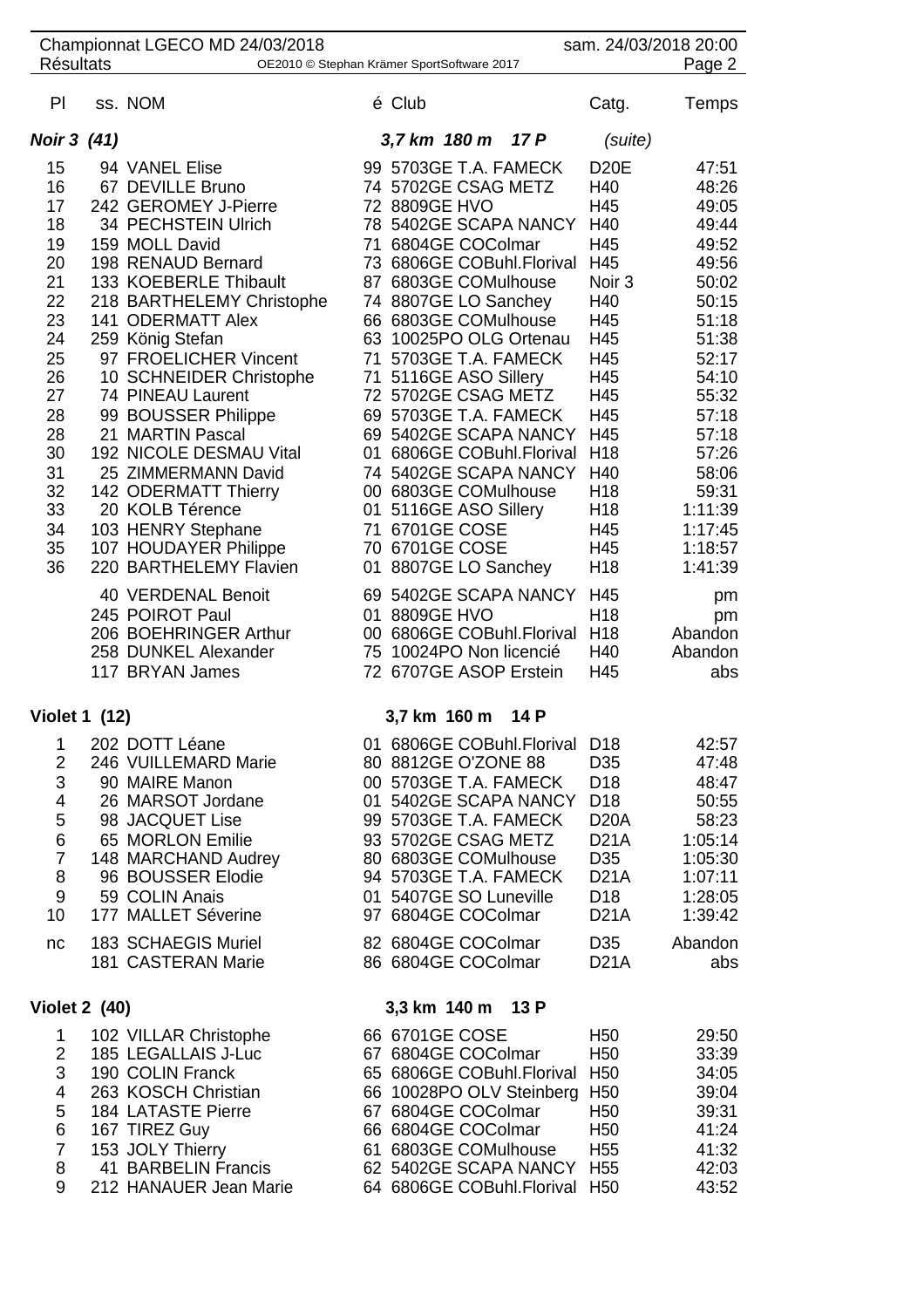| <b>Résultats</b>                                                                                                                                                                 | Championnat LGECO MD 24/03/2018                                                                                                                                                                                                                                                                                                                                                                                                                                                                                                                                                                                                                                                             |    | OE2010 © Stephan Krämer SportSoftware 2017                                                                                                                                                                                                                                                                                                                                                                                                                                                                                                                                                                                                                                                                                                                     | sam. 24/03/2018 20:00                                                                                                                                                                                                                                                                                                                                   | Page 3                                                                                                                                                                                                                                                                                         |
|----------------------------------------------------------------------------------------------------------------------------------------------------------------------------------|---------------------------------------------------------------------------------------------------------------------------------------------------------------------------------------------------------------------------------------------------------------------------------------------------------------------------------------------------------------------------------------------------------------------------------------------------------------------------------------------------------------------------------------------------------------------------------------------------------------------------------------------------------------------------------------------|----|----------------------------------------------------------------------------------------------------------------------------------------------------------------------------------------------------------------------------------------------------------------------------------------------------------------------------------------------------------------------------------------------------------------------------------------------------------------------------------------------------------------------------------------------------------------------------------------------------------------------------------------------------------------------------------------------------------------------------------------------------------------|---------------------------------------------------------------------------------------------------------------------------------------------------------------------------------------------------------------------------------------------------------------------------------------------------------------------------------------------------------|------------------------------------------------------------------------------------------------------------------------------------------------------------------------------------------------------------------------------------------------------------------------------------------------|
| PI                                                                                                                                                                               | ss. NOM                                                                                                                                                                                                                                                                                                                                                                                                                                                                                                                                                                                                                                                                                     |    | é Club                                                                                                                                                                                                                                                                                                                                                                                                                                                                                                                                                                                                                                                                                                                                                         | Catg.                                                                                                                                                                                                                                                                                                                                                   | Temps                                                                                                                                                                                                                                                                                          |
| <b>Violet 2 (40)</b>                                                                                                                                                             |                                                                                                                                                                                                                                                                                                                                                                                                                                                                                                                                                                                                                                                                                             |    | 13P<br>3,3 km 140 m                                                                                                                                                                                                                                                                                                                                                                                                                                                                                                                                                                                                                                                                                                                                            | (suite)                                                                                                                                                                                                                                                                                                                                                 |                                                                                                                                                                                                                                                                                                |
| 10<br>11<br>12<br>13<br>14<br>15<br>16<br>17<br>18<br>19<br>20<br>21<br>22<br>23<br>24<br>25<br>26<br>27<br>28<br>29<br>30<br>31<br>32<br>33<br>34<br>35<br>36<br>37<br>38<br>39 | 208 DOTT Pascal<br>19 GUENIN Olivier<br>120 JAEGER Meike<br>49 LEMERCIER Anne-Claire<br>115 SCHULZE Eija<br>147 ODERMATT Ursula<br>116 WITZEL Michael<br>195 RISBEC Emeline<br>260 König Kirsten<br>48 DUFRENOY Olivier<br>70 MORLON J-Francois<br>45 MAHLER Georges<br>8 GUENIN Nathalie<br>207 SCHWARTZ Anne<br>234 CREUSAT Fanny<br>13 SCHNEIDER Céline<br>119 FINOCCHIO J-Luc<br>203 BALD Eric<br>108 VILLAR Isabelle<br>144 HARNIST Juliette<br>87 SEGONDY Agnes<br>56 BURDUCHE Karine<br>165 GOETTMANN Jean-Pierre<br>121 MITTERRAND Luigi<br>22 PECHSTEIN Alice<br>91 HOFF Olivier<br>264 KLEMENS Törgen<br>200 LAUVERGNE Sandrine<br><b>76 PINEAU Noelle</b><br>112 HENRY Stéphanie | 71 | 68 6806GE COBuhl.Florival<br>64 5116GE ASO Sillery<br>71 6707GE ASOP Erstein<br>75 5407GE SO Luneville<br>78 6707GE ASOP Erstein<br>6803GE COMulhouse<br>66 6707GE ASOP Erstein<br>75 6806GE COBuhl.Florival<br>62 10025PO OLG Ortenau<br>64 5407GE SO Luneville<br>59 5702GE CSAG METZ<br>62 5402GE SCAPA NANCY<br>70 5116GE ASO Sillery<br>69 6806GE COBuhl.Florival<br>71 8809GE HVO<br>75 5116GE ASO Sillery<br>65 6707GE ASOP Erstein<br>65 6806GE COBuhl.Florival<br>68 6701GE COSE<br>75 6803GE COMulhouse<br>69 5703GE T.A. FAMECK<br>78 5407GE SO Luneville<br>60 6804GE COColmar<br>99 6709GE SCBarr<br>77 5402GE SCAPA NANCY<br>61 5703GE T.A. FAMECK<br>10029PO TV Kippenhei<br>69 6806GE COBuhl.Florival<br>72 5702GE CSAG METZ<br>77 6701GE COSE | H <sub>50</sub><br>H <sub>50</sub><br>D45<br>D40<br>D40<br>D45<br>H <sub>50</sub><br>D40<br>D45<br>H <sub>50</sub><br>H <sub>55</sub><br>H <sub>55</sub><br>D45<br>D45<br>D45<br>D40<br>H <sub>50</sub><br>H <sub>50</sub><br>D45<br>D40<br>D45<br>D40<br>H <sub>55</sub><br>Violet 2<br>D40<br>H <sub>55</sub><br>H <sub>55</sub><br>D45<br>D45<br>D40 | 44:07<br>44:54<br>45:22<br>46:03<br>46:21<br>47:39<br>48:08<br>48:53<br>49:05<br>49:14<br>49:32<br>50:06<br>51:54<br>54:07<br>56:42<br>56:48<br>58:06<br>58:08<br>58:34<br>59:09<br>1:02:07<br>1:09:39<br>1:11:42<br>1:14:22<br>1:18:36<br>1:18:46<br>1:27:52<br>1:38:54<br>1:40:05<br>1:46:31 |
| 40<br><b>Violet 3 (27)</b>                                                                                                                                                       | 239 JOUCLA Patricia                                                                                                                                                                                                                                                                                                                                                                                                                                                                                                                                                                                                                                                                         |    | 76 8809GE HVO<br>3,0 km 120 m<br>12 P                                                                                                                                                                                                                                                                                                                                                                                                                                                                                                                                                                                                                                                                                                                          | D40                                                                                                                                                                                                                                                                                                                                                     | 1:55:49                                                                                                                                                                                                                                                                                        |
| 1<br>2<br>3<br>4<br>5<br>6<br>$\overline{7}$<br>8<br>9<br>10<br>11<br>12<br>13<br>14<br>15<br>15<br>17<br>18<br>19<br>20<br>21                                                   | 71 MORLON Marie<br>27 ALLE Paul<br>60 GLIKSON Francois<br>29 POGU Philippe<br>37 FATH Jean-Marie<br>78 CORDIER Jacques<br>180 WACK Isabelle<br>72 MARCHESIN Sylvie<br>114 BOTTEMER Christian<br>169 MERTZ Andre<br>248 OBSTETAR Anne<br>51 RAGAZZI Isabelle<br>223 LECLERC Laurent<br>262 KOSCH Iris<br>224 DESBORDES Julien<br>138 MORTELLIER Bernard<br>186 SCHELCHER Ginette<br>216 FIGARD Mélanie<br>230 PETITNICOLAS Michel<br>92 CHEVRIER Christian<br>158 MEYER Corinne                                                                                                                                                                                                              |    | 67 5702GE CSAG METZ<br>56 5402GE SCAPA NANCY<br>57 5407GE SO Luneville<br>58 5402GE SCAPA NANCY<br>54 5402GE SCAPA NANCY<br>47 5702GE CSAG METZ<br>63 6804GE COColmar<br>57 5702GE CSAG METZ<br>55 6701GE COSE<br>51 6804GE COColmar<br>63 8812GE O'ZONE 88<br>66 5407GE SO Luneville<br>70 8807GE LO Sanchey<br>67 10028PO OLV Steinberg<br>76 8807GE LO Sanchey<br>57 6803GE COMulhouse<br>61 6806GE COBuhl.Florival<br>88 7004BF V.H.S.O.<br>63 8807GE LO Sanchey<br>57 5703GE T.A. FAMECK<br>59 6804GE COColmar                                                                                                                                                                                                                                            | D <sub>50</sub><br>H60<br>H60<br>H <sub>60</sub><br>H <sub>60</sub><br>H65<br>D <sub>55</sub><br>D <sub>55</sub><br>H60<br>H65<br>D <sub>55</sub><br>D <sub>50</sub><br>Violet 3<br>D <sub>50</sub><br>Violet 3<br>H60<br>D <sub>55</sub><br>Violet 3<br>Violet 3<br>H60<br>D <sub>55</sub>                                                             | 30:43<br>34:38<br>35:13<br>35:34<br>37:10<br>37:47<br>40:28<br>43:47<br>44:44<br>46:50<br>47:46<br>54:41<br>57:03<br>59:04<br>1:00:35<br>1:00:35<br>1:02:43<br>1:10:20<br>1:12:45<br>1:15:05<br>1:28:04                                                                                        |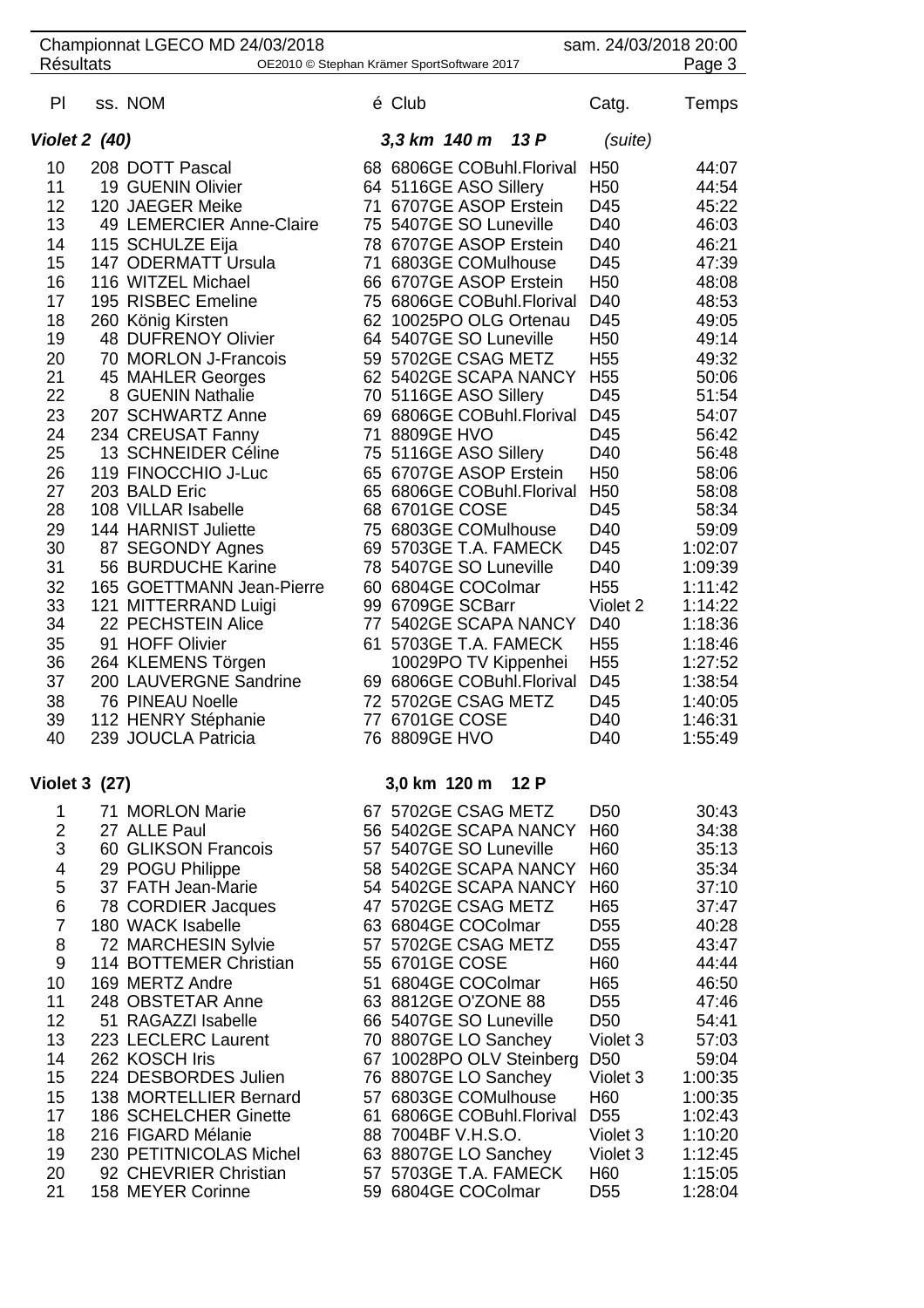| <b>Résultats</b>                                                                                                                                                                                                                    | Championnat LGECO MD 24/03/2018                                                                                                                                                                                                                                                                                                                                                                                                                                                                                                                                                                                                         | OE2010 © Stephan Krämer SportSoftware 2017                                                                                                                                                                                                                                                                                                                                                                                                                                                                                                                                                                                                | sam. 24/03/2018 20:00                                                                                                                                                                                                                                                                                             | Page 4                                                                                                                                                                                                                                                          |
|-------------------------------------------------------------------------------------------------------------------------------------------------------------------------------------------------------------------------------------|-----------------------------------------------------------------------------------------------------------------------------------------------------------------------------------------------------------------------------------------------------------------------------------------------------------------------------------------------------------------------------------------------------------------------------------------------------------------------------------------------------------------------------------------------------------------------------------------------------------------------------------------|-------------------------------------------------------------------------------------------------------------------------------------------------------------------------------------------------------------------------------------------------------------------------------------------------------------------------------------------------------------------------------------------------------------------------------------------------------------------------------------------------------------------------------------------------------------------------------------------------------------------------------------------|-------------------------------------------------------------------------------------------------------------------------------------------------------------------------------------------------------------------------------------------------------------------------------------------------------------------|-----------------------------------------------------------------------------------------------------------------------------------------------------------------------------------------------------------------------------------------------------------------|
|                                                                                                                                                                                                                                     |                                                                                                                                                                                                                                                                                                                                                                                                                                                                                                                                                                                                                                         |                                                                                                                                                                                                                                                                                                                                                                                                                                                                                                                                                                                                                                           |                                                                                                                                                                                                                                                                                                                   |                                                                                                                                                                                                                                                                 |
| PI                                                                                                                                                                                                                                  | ss. NOM                                                                                                                                                                                                                                                                                                                                                                                                                                                                                                                                                                                                                                 | é Club                                                                                                                                                                                                                                                                                                                                                                                                                                                                                                                                                                                                                                    | Catg.                                                                                                                                                                                                                                                                                                             | Temps                                                                                                                                                                                                                                                           |
| <b>Violet 3 (27)</b>                                                                                                                                                                                                                |                                                                                                                                                                                                                                                                                                                                                                                                                                                                                                                                                                                                                                         | 3,0 km 120 m 12 P                                                                                                                                                                                                                                                                                                                                                                                                                                                                                                                                                                                                                         | (suite)                                                                                                                                                                                                                                                                                                           |                                                                                                                                                                                                                                                                 |
| 22<br>23                                                                                                                                                                                                                            | 66 THIEBAUT Evelyne<br>57 BOLZER Véronique                                                                                                                                                                                                                                                                                                                                                                                                                                                                                                                                                                                              | 54 5702GE CSAG METZ<br>64 5407GE SO Luneville                                                                                                                                                                                                                                                                                                                                                                                                                                                                                                                                                                                             | D <sub>55</sub><br>D <sub>50</sub>                                                                                                                                                                                                                                                                                | 1:33:20<br>1:38:05                                                                                                                                                                                                                                              |
| nc                                                                                                                                                                                                                                  | 1 MASSON Michel<br>162 THIEBAULT J-Philippe<br>84 HOFF Mireille<br>189 GREVET Claudie                                                                                                                                                                                                                                                                                                                                                                                                                                                                                                                                                   | 50 2105BF ADOChenôve<br>49 6804GE COColmar<br>62 5703GE T.A. FAMECK<br>60 6806GE COBuhl.Florival                                                                                                                                                                                                                                                                                                                                                                                                                                                                                                                                          | H65<br>H65<br>D <sub>55</sub><br>D <sub>55</sub>                                                                                                                                                                                                                                                                  | pm<br>pm<br>Abandon<br>abs                                                                                                                                                                                                                                      |
| <b>Violet 4 (27)</b>                                                                                                                                                                                                                |                                                                                                                                                                                                                                                                                                                                                                                                                                                                                                                                                                                                                                         | 2,0 km 80 m 10 P                                                                                                                                                                                                                                                                                                                                                                                                                                                                                                                                                                                                                          |                                                                                                                                                                                                                                                                                                                   |                                                                                                                                                                                                                                                                 |
| $\mathbf{1}$<br>$\overline{2}$<br>3<br>$\overline{\mathbf{4}}$<br>5<br>$\,6$<br>$\overline{7}$<br>8<br>$\boldsymbol{9}$<br>10<br>11<br>12<br>13<br>14<br>15<br>16<br>17<br>18<br>19<br>20<br>21<br>22<br>23<br>24<br>25<br>26<br>27 | 77 BOUSSER Etienne<br>179 BASTIEN Chantal<br>50 LEMERCIER Bernard<br>5 BLUM Virginie<br>36 DEVILLE Nelly<br>47 BLASS Nadine<br>233 JEANPIERRE M-Therese<br>143 JOLY Mauricette<br>256 MARTY Eva-Maria<br>187 SUTTER Odile<br>170 OUDIN M-Reine<br>176 RIAULT Bernard<br>151 FISCHER Christiane<br>95 MONTANARI Colette<br>64 ROLLET Daniel<br>63 ROLLET Marie-Madeleine<br>104 LEMBLE Andre<br>197 PIERSON J-Luc<br>149 FISCHER M-Dominique<br>23 POGU Paulette<br>150 DUBREZ Daniel<br>243 GEROMEY Dominique<br>105 DELCOURT Jacqueline<br>80 RIFFARD J-Claude<br>113 DELCOURT J-Pierre<br>55 FEHLEN Jacqueline<br>241 DODIN Genevieve | 47 5702GE CSAG METZ<br>58 6804GE COColmar<br>48 5407GE SO Luneville<br>58 5116GE ASO Sillery<br>48 5402GE SCAPA NANCY<br>57 5407GE SO Luneville<br>43 8809GE HVO<br>59 6803GE COMulhouse<br>53 10021PO OL Domino<br>57 6806GE COBuhl.Florival<br>49 6804GE COColmar<br>44 6804GE COColmar<br>51 6803GE COMulhouse<br>48 5703GE T.A. FAMECK<br>43 5413GE CO PIENNES<br>46 5413GE CO PIENNES<br>43 6701GE COSE<br>47 6806GE COBuhl.Florival<br>60 6803GE COMulhouse<br>50 5402GE SCAPA NANCY<br>48 6803GE COMulhouse<br>46 8809GE HVO<br>49 6701GE COSE<br>40 5702GE CSAG METZ<br>47 6701GE COSE<br>43 5407GE SO Luneville<br>48 8809GE HVO | $H70$ et +<br>D60<br>$H70$ et +<br>D <sub>60</sub><br>$D70$ et+<br>D60<br>$D70$ et+<br>Violet 4<br>D65<br>D60<br>D65<br>$H70$ et +<br>D65<br>D70 et+<br>H70 et +<br>D70 et+<br>$H70$ et +<br>$H70$ et +<br>Violet 4<br>D65<br>$H70$ et +<br>$H70$ et +<br>D65<br>$H70$ et +<br>$H70$ et +<br>$D70$ et+<br>D70 et+ | 25:04<br>34:19<br>36:57<br>37:44<br>39:03<br>40:13<br>41:59<br>42:25<br>44:39<br>47:52<br>48:45<br>48:57<br>48:58<br>50:56<br>52:17<br>54:49<br>56:32<br>58:21<br>59:31<br>1:05:09<br>1:08:01<br>1:18:22<br>1:23:27<br>1:25:54<br>1:41:18<br>1:47:51<br>2:01:09 |
| Orange 1 (8)                                                                                                                                                                                                                        |                                                                                                                                                                                                                                                                                                                                                                                                                                                                                                                                                                                                                                         | 3,2 km 160 m 14 P                                                                                                                                                                                                                                                                                                                                                                                                                                                                                                                                                                                                                         |                                                                                                                                                                                                                                                                                                                   |                                                                                                                                                                                                                                                                 |
| $\mathbf 1$<br>$\overline{2}$<br>3<br>4<br>5<br>$\,6$<br>$\overline{7}$                                                                                                                                                             | 86 DISCHER Romain<br>28 SILVESTRE Arthur<br>237 JEANPIERRE Lucas<br>199 LAUVERGNE Noa<br>163 MOUGEOT Jacques<br>240 BOISSONNET Tom<br>173 HERZOG Théo<br>196 FORGEARD Titouan                                                                                                                                                                                                                                                                                                                                                                                                                                                           | 02 5703GE T.A. FAMECK<br>02 5402GE SCAPA NANCY H16<br>03 8809GE HVO<br>03 6806GE COBuhl.Florival H16<br>02 6804GE COColmar<br>02 8809GE HVO<br>02 6804GE COColmar<br>03 6806GE COBuhl.Florival H16                                                                                                                                                                                                                                                                                                                                                                                                                                        | H <sub>16</sub><br>H <sub>16</sub><br>H <sub>16</sub><br>H <sub>16</sub><br>H <sub>16</sub>                                                                                                                                                                                                                       | 28:51<br>38:08<br>41:18<br>41:46<br>52:00<br>52:13<br>56:28<br>pm                                                                                                                                                                                               |
| <b>Orange 2 (14)</b>                                                                                                                                                                                                                |                                                                                                                                                                                                                                                                                                                                                                                                                                                                                                                                                                                                                                         | 2,8 km 140 m 13 P                                                                                                                                                                                                                                                                                                                                                                                                                                                                                                                                                                                                                         |                                                                                                                                                                                                                                                                                                                   |                                                                                                                                                                                                                                                                 |
| 1<br>2<br>3<br>$\overline{4}$                                                                                                                                                                                                       | 174 LATASTE Lucie<br>85 MAIRE Chloe<br>182 DALIBARD Mélanie<br>106 VILLAR Alix                                                                                                                                                                                                                                                                                                                                                                                                                                                                                                                                                          | 02 6804GE COColmar<br>02 5703GE T.A. FAMECK<br>03 6804GE COColmar<br>03 6701GE COSE                                                                                                                                                                                                                                                                                                                                                                                                                                                                                                                                                       | D <sub>16</sub><br>D <sub>16</sub><br>D <sub>16</sub><br>D <sub>16</sub>                                                                                                                                                                                                                                          | 32:12<br>34:18<br>35:02<br>35:14                                                                                                                                                                                                                                |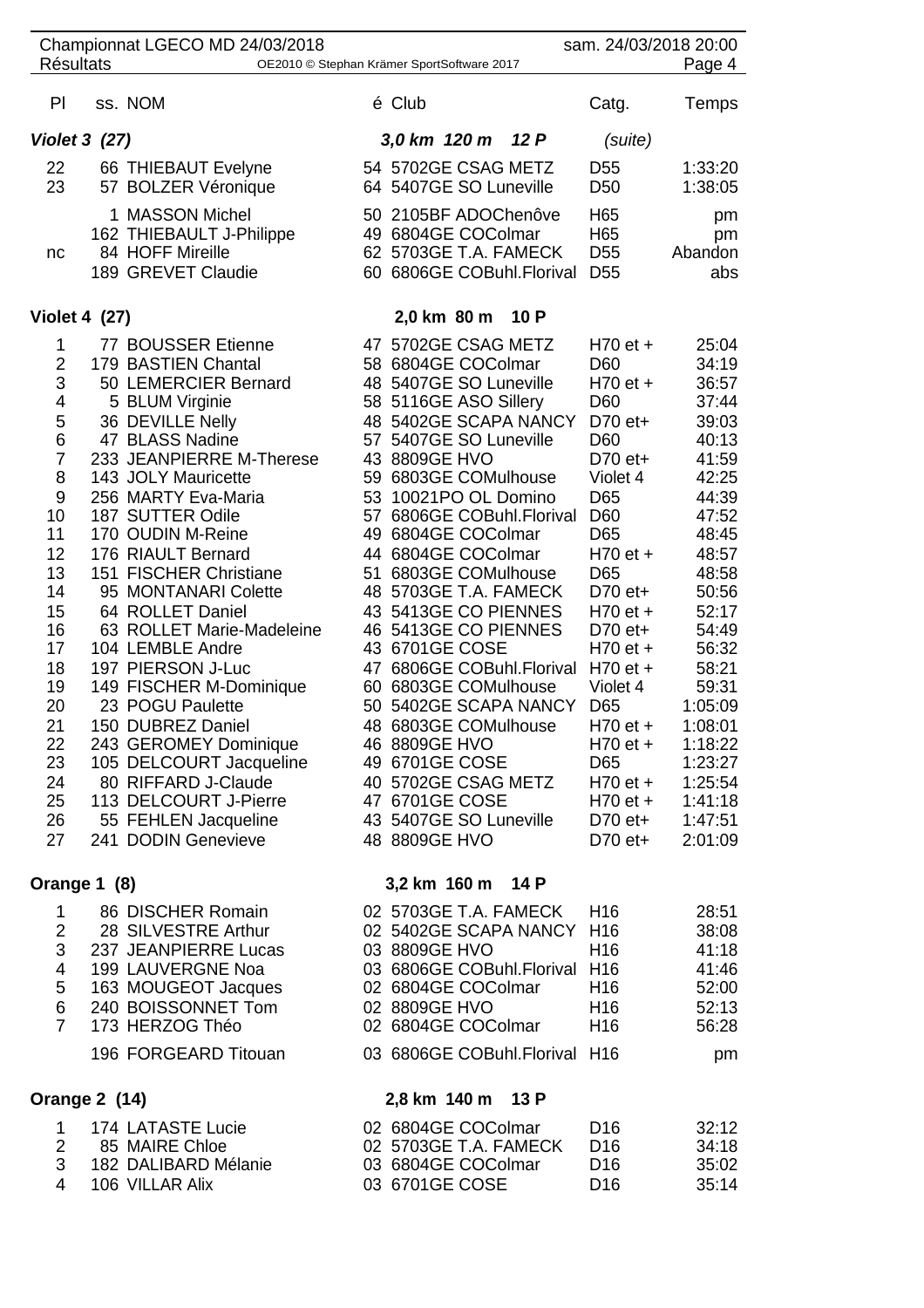|                                                                         | <b>Résultats</b>    | Championnat LGECO MD 24/03/2018<br>OE2010 © Stephan Krämer SportSoftware 2017                                                                                                                                                                                                                                       |               |                                                                                                                                                                   |                                                                                                                                                                       | sam. 24/03/2018 20:00                                                                                                                                                                                                     | Page 5                                                                                                                           |
|-------------------------------------------------------------------------|---------------------|---------------------------------------------------------------------------------------------------------------------------------------------------------------------------------------------------------------------------------------------------------------------------------------------------------------------|---------------|-------------------------------------------------------------------------------------------------------------------------------------------------------------------|-----------------------------------------------------------------------------------------------------------------------------------------------------------------------|---------------------------------------------------------------------------------------------------------------------------------------------------------------------------------------------------------------------------|----------------------------------------------------------------------------------------------------------------------------------|
| PI                                                                      |                     | ss. NOM                                                                                                                                                                                                                                                                                                             | é Club        |                                                                                                                                                                   |                                                                                                                                                                       | Catg.                                                                                                                                                                                                                     | <b>Temps</b>                                                                                                                     |
|                                                                         | Orange 2 (14)       |                                                                                                                                                                                                                                                                                                                     |               | 2,8 km 140 m 13 P                                                                                                                                                 |                                                                                                                                                                       | (suite)                                                                                                                                                                                                                   |                                                                                                                                  |
| 5<br>6<br>$\overline{7}$<br>8<br>9<br>10<br>11<br>12<br>nc              |                     | 134 HARNIST Aurélie<br>7 OLIVIER Romane<br>193 NICOLE DESMAU Yaé<br>204 RISBEC Maxence<br>12 ROBERT Chloé<br>69 PINEAU Léa<br>16 SCHNEIDER Julie<br>109 HENRY Oriane<br>194 RISBEC Anaelle<br>253 LAURENT Florence                                                                                                  |               | 02 5116GE ASO Sillery<br>02 5116GE ASO Sillery<br>02 5116GE ASO Sillery<br>02 6701GE COSE<br>73 8812GE O'ZONE 88                                                  | 02 6803GE COMulhouse<br>03 6806GE COBuhl.Florival<br>03 6806GE COBuhl.Florival<br>02 5702GE CSAG METZ<br>03 6806GE COBuhl.Florival D16                                | D <sub>16</sub><br>D <sub>16</sub><br>D <sub>16</sub><br>D <sub>16</sub><br>D <sub>16</sub><br>D <sub>16</sub><br>D <sub>16</sub><br>D <sub>16</sub><br>Orange                                                            | 39:11<br>41:17<br>43:49<br>47:24<br>48:39<br>59:25<br>1:03:57<br>2:33:50<br>Abandon<br>abs                                       |
|                                                                         |                     |                                                                                                                                                                                                                                                                                                                     |               |                                                                                                                                                                   |                                                                                                                                                                       |                                                                                                                                                                                                                           |                                                                                                                                  |
|                                                                         | Jaune 1 (10)        |                                                                                                                                                                                                                                                                                                                     |               | 2,6 km 130 m 12 P                                                                                                                                                 |                                                                                                                                                                       |                                                                                                                                                                                                                           |                                                                                                                                  |
| 1<br>2<br>3<br>4<br>5<br>6<br>$\overline{7}$<br>8<br>9                  |                     | 43 GUNTZ Cyril<br>175 LATASTE Mathias<br>126 GRESSER Stéphane<br>15 SCHNEIDER Greg<br>62 THEVENART Baptiste<br>251 LECLERE Thomas<br>214 SCHMITT Claudine<br>129 HERTER Stéphane<br>250 LECLERE Theodore                                                                                                            |               | 04 6804GE COColmar<br>75 6709GE SCBarr<br>04 5407GE SO Luneville<br>05 8812GE O'ZONE 88<br>71 6709GE SCBarr<br>05 8812GE O'ZONE 88                                | 04 5402GE SCAPA NANCY<br>04 5116GE ASO Sillery<br>68 6806GE COBuhl.Florival                                                                                           | H <sub>14</sub><br>H <sub>14</sub><br>Jaune<br>H <sub>14</sub><br>H <sub>14</sub><br>H <sub>14</sub><br>Jaune<br>Jaune<br>H <sub>14</sub>                                                                                 | 40:12<br>41:26<br>49:23<br>52:06<br>52:44<br>1:05:56<br>1:31:33<br>1:52:09<br>1:56:17                                            |
|                                                                         |                     | 209 DESMAU Laurence                                                                                                                                                                                                                                                                                                 |               |                                                                                                                                                                   | 70 6806GE COBuhl.Florival Jaune                                                                                                                                       |                                                                                                                                                                                                                           | pm                                                                                                                               |
|                                                                         | <b>Jaune 2 (15)</b> |                                                                                                                                                                                                                                                                                                                     |               | 2,5 km 100 m                                                                                                                                                      | 11 P                                                                                                                                                                  |                                                                                                                                                                                                                           |                                                                                                                                  |
| 1<br>2<br>3<br>4<br>5<br>6<br>7<br>8<br>9<br>10<br>11<br>12<br>13<br>14 |                     | 137 HARNIST Marion<br>225 LECLERC Margaux<br>228 COLIN Clara<br>54 ROCHE Axelle<br>160 MOUGEOT Coline<br>221 DESBORDES Manon<br>68 DEVILLE Margaux<br>229 BARTHELEMY Meline<br>30 PECHSTEIN Lilie<br>11 SCHNEIDER Elsa<br>128 BRELLMANN Evelyne<br>73 PINEAU Julie<br>61 HISLER Nathalie<br><b>154 FAIVRET AUDE</b> |               | 04 8807GE LO Sanchey<br>04 8807GE LO Sanchey<br>04 5407GE SO Luneville<br>04 6804GE COColmar<br>04 8807GE LO Sanchey<br>04 5116GE ASO Sillery<br>90 6709GE SCBarr | 05 6803GE COMulhouse<br>04 5702GE CSAG METZ<br>05 8807GE LO Sanchey<br>05 5402GE SCAPA NANCY<br>04 5702GE CSAG METZ<br>74 5407GE SO Luneville<br>88 6803GE COMulhouse | D <sub>14</sub><br>D <sub>14</sub><br>D <sub>14</sub><br>D <sub>14</sub><br>D <sub>14</sub><br>D14<br>D14<br>D <sub>14</sub><br>D <sub>14</sub><br>D <sub>14</sub><br>Jaune Bi<br>D <sub>14</sub><br>Jaune Bi<br>Jaune Bi | 28:25<br>29:32<br>30:03<br>36:28<br>37:34<br>38:40<br>42:32<br>43:06<br>51:35<br>53:35<br>54:09<br>1:03:49<br>1:39:55<br>1:47:08 |
|                                                                         |                     | 255 WOHLEBER nathalie                                                                                                                                                                                                                                                                                               |               |                                                                                                                                                                   | 69 10018PO Non licencié                                                                                                                                               | Jaune Bi                                                                                                                                                                                                                  | abs                                                                                                                              |
| <b>Bleu (14)</b>                                                        |                     |                                                                                                                                                                                                                                                                                                                     |               | 2,5 km 100 m 11 P                                                                                                                                                 |                                                                                                                                                                       |                                                                                                                                                                                                                           |                                                                                                                                  |
| 1<br>2<br>3<br>4<br>5<br>6<br>$\overline{7}$<br>8<br>9<br>10            |                     | 52 BLONDEAU-TOINY Célian<br>145 ABDELAZIZ Bader<br>146 ABDELAZIZ Dahlia<br>201 DOTT Tim<br>238 JEANPIERRE Flavie<br>75 DEVILLE Thibaut<br>110 VILLAR Basile<br>226 LECLERC Nicolas<br>123 GOEPP Anne<br>213 LAUVERGNE Gaïa                                                                                          | 07 8809GE HVO | 06 5407GE SO Luneville<br>07 5702GE CSAG METZ<br>07 6701GE COSE<br>70 6709GE SCBarr                                                                               | 06 6803GE COMulhouse<br>06 6803GE COMulhouse<br>06 6806GE COBuhl.Florival H12<br>06 8807GE LO Sanchey<br>06 6806GE COBuhl.Florival D12                                | H <sub>12</sub><br>H <sub>12</sub><br>D <sub>12</sub><br>D <sub>12</sub><br>H <sub>12</sub><br>H <sub>12</sub><br>H <sub>12</sub><br><b>Bleu</b>                                                                          | 20:03<br>26:17<br>26:43<br>28:46<br>28:53<br>31:50<br>38:38<br>40:46<br>44:50<br>48:56                                           |